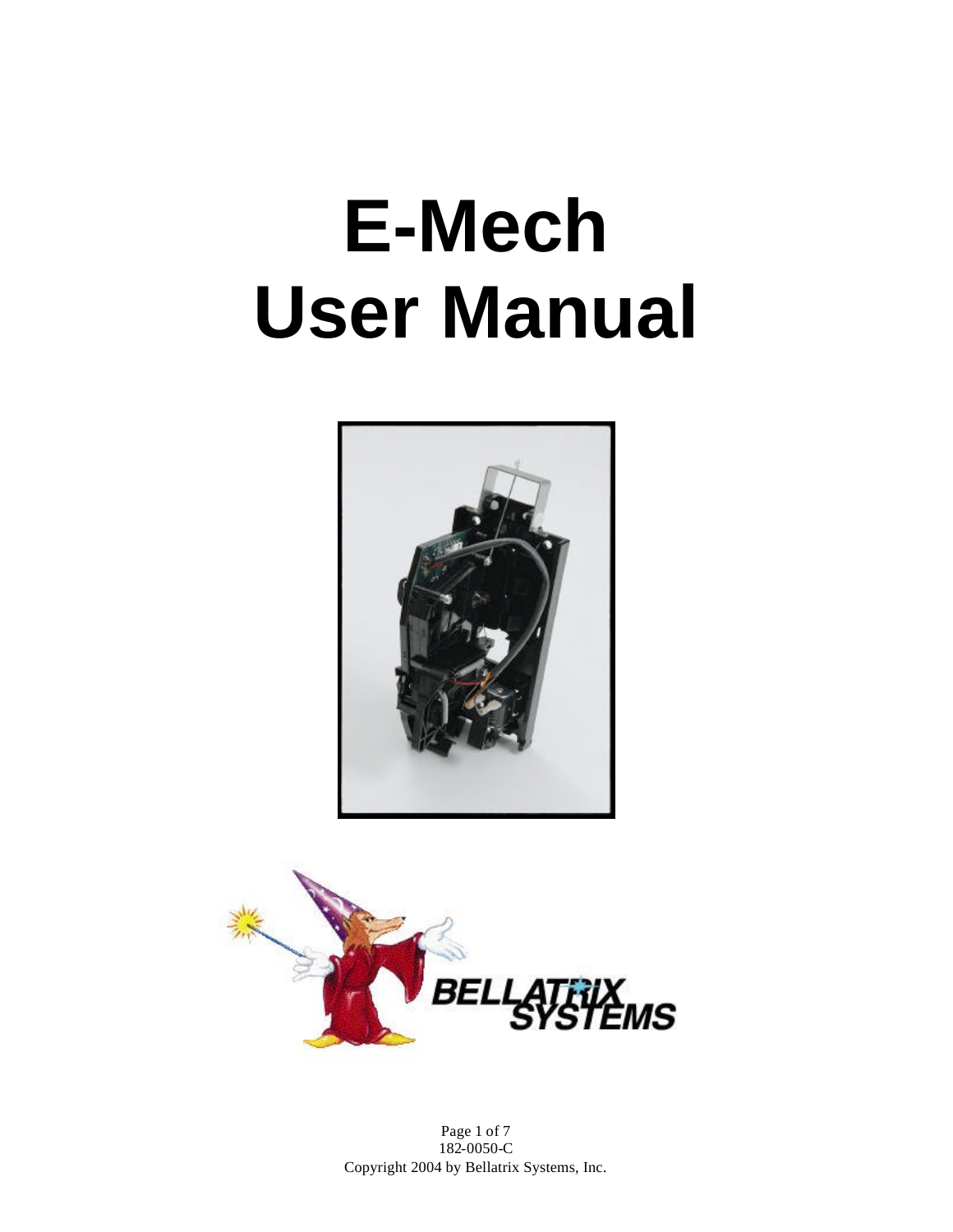### **Introducing the E-Mech Electronic Coin Mechanism**

The E-Mech (ST-710) is designed to fit into your current "K" mech style newsrack. The E-Mech accepts nickels, dimes, quarters and dollar coins (it does not accept pennies or half-dollar coins)

### **Contacting Technical Support**

Technical support is available through Bellatrix Systems, Inc. at 1-800-451-9753 Monday through Friday from 8:00am to 5:00pm (Pacific Time).

#### **Installing**

The E-Mech installs into any "K" style newsrack without newsrack modifications, utilizing the rack's existing latch and door tongue assembly. As with the ST-110 make sure that the latch lever clears the spring catch on the E-Mech return lever and that the racks coin return chute isn't interfering with the mech's plastic cash or return door.

#### **Setting Prices**

The E-Mech stores one or two prices. Following are descriptions for setting prices.

#### **Setting Two Prices**

- 1. Gain access to the E-Mech body.
- 2. Press and hold the blue Reset Button for about five seconds until the red LED lights up.
- 3. Release the blue Reset Button and verify that the red LED stays lit.
- 4. Drop the **Large** Price-Set Token.
- 5. Drop coins totaling the new Large Price-Set Token price (e.g. if the new price is \$1.50, you could drop six quarters). *DO NOT PUSH THE RETURN BUTTON*.
- 6. Drop the **Small** Price-Set Token.
- 7. Drop coins totaling the new Small Price-Set Token price (e.g. if the new price is \$0.50, you could drop two quarters).
- 8. Press the Coin Return Button twice. This will load in the two new prices, return your coins and tokens, turn off the red LED and unlock the news rack.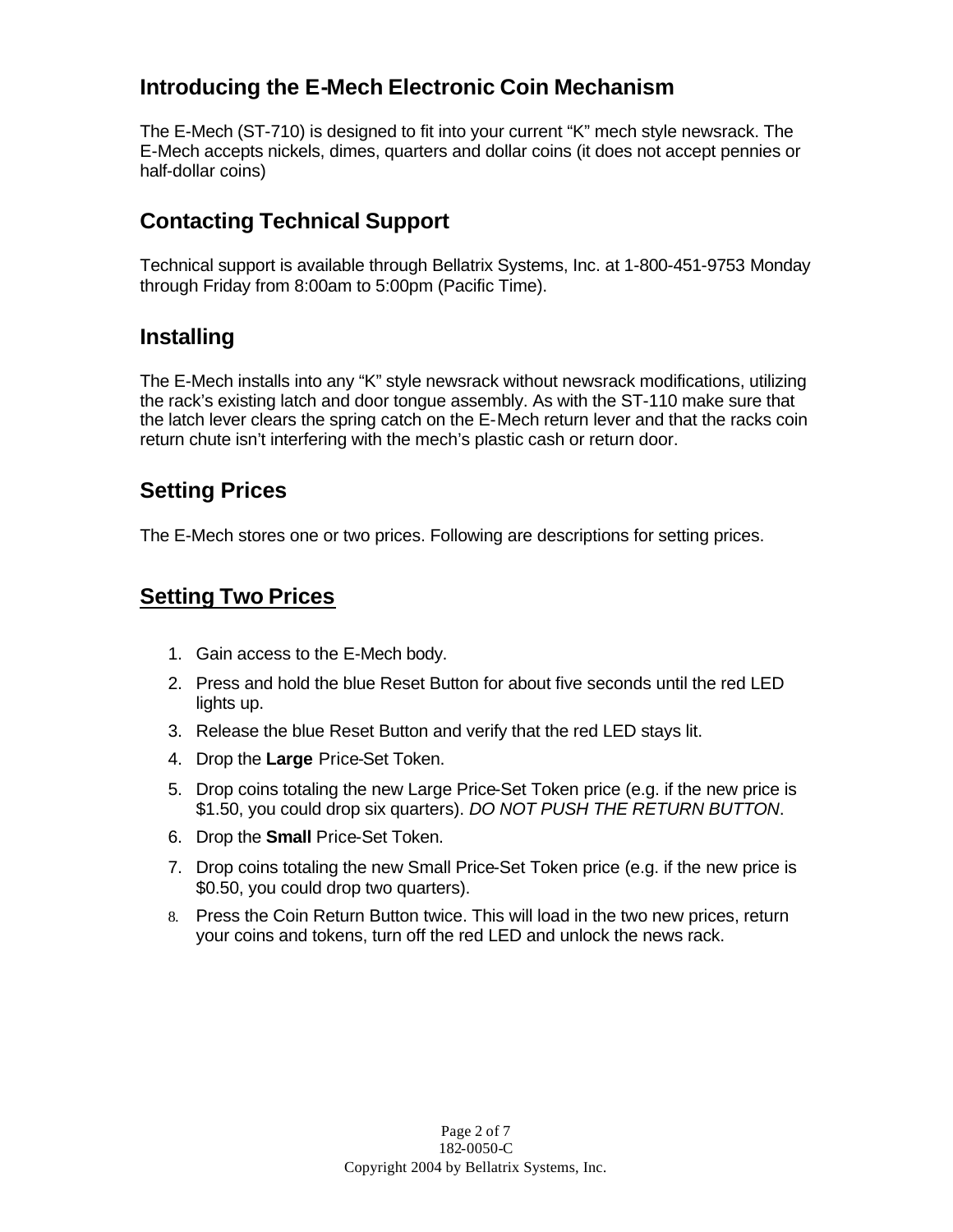#### **Setting One Price**

- 1. Gain access to the E-Mech body.
- 2. Press and hold the blue Reset Button for about five seconds until the red LED lights up.
- 3. Release the blue Reset Button and verify that the red LED stays lit.
- 4. Drop coins totaling the new price (e.g. if the new price is \$0.75, you could drop three quarters).

Press the Coin Return Button twice. This will load in the new price, return your coins, turn off the red LED and unlock the news rack.

### **Changing Prices**

Changing prices only applies to an E-Mech that has been loaded with two prices.

- 1. Drop the Price-Set Token for the desired price (i.e. if you want to change the price to that loaded for the Small Price-Set Token, drop the Small Price-Set Token; otherwise drop the Large Price-Set Token).
- 2. Press the Coin Return Button twice. This will change the price, return your Token and unlock the news rack.

**Note:** Dropping the Price-Set Token for the price that is already active (or in an E-Mech that is loaded with one price) can be done to unlock the news rack without changing the price (see the section "Unlocking the News Rack").

### **Unlocking the News Rack**

Dropping the Price-Set Token for the price that is already active (or in an E-Mech that is loaded with one price) can be done to unlock the news rack without changing the price.

- 1. Drop the Price-Set Token for the current price.
- 2. Press the Coin Return Button twice. This will return your Token and unlock the news rack.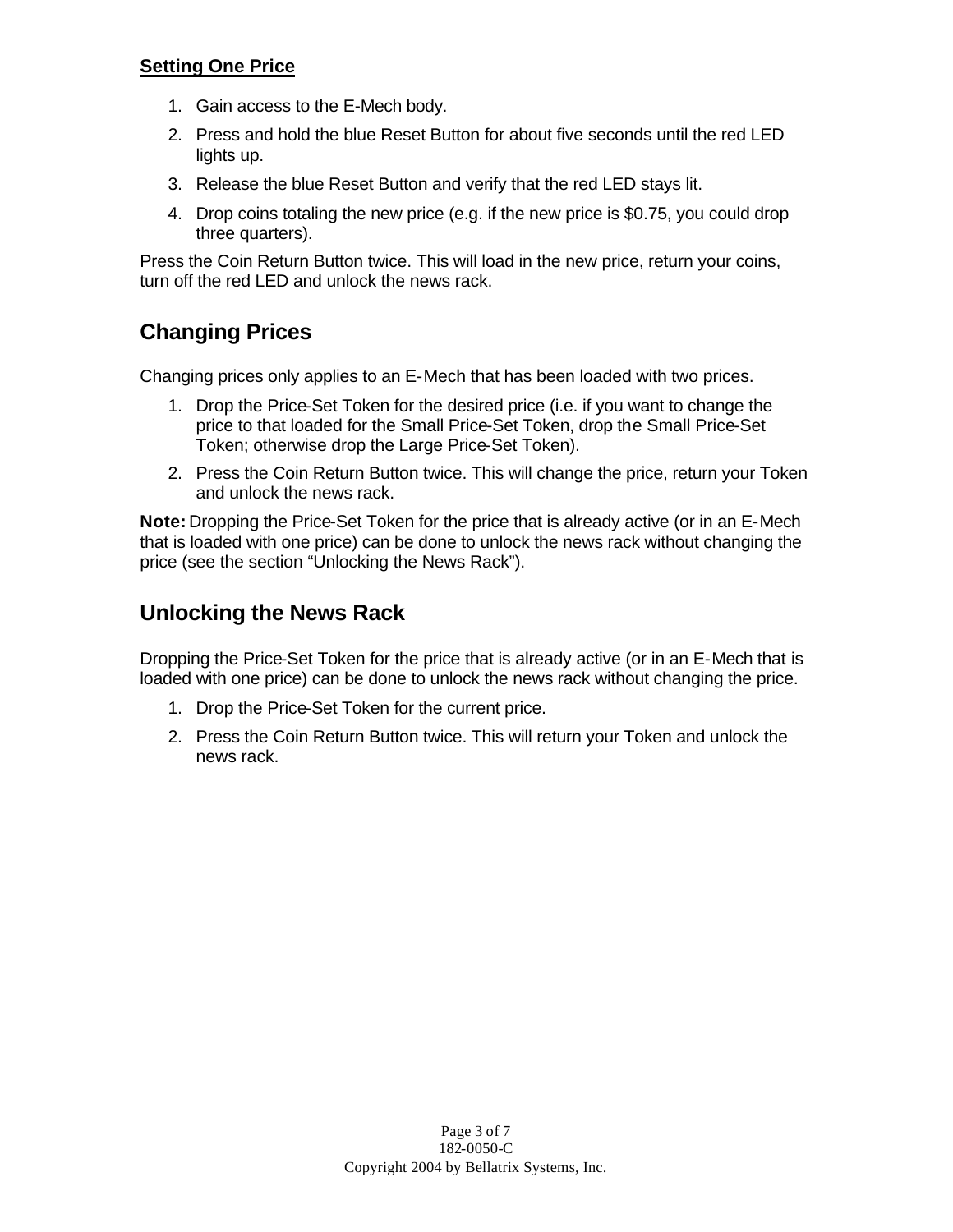## **Changing the Battery in the E-Mech**

The E-Mech is designed to maximize its battery life. In the rare event that you must change the battery, the following steps describe the process.

#### **Tools Needed:**

- Small Blade Screwdriver
- Duracell Ultra 123 2/3 AA 3-Volt Lithium Battery

**Note: During any transport, e.g., in your vehicle And/or when shipping the E-Mech be sure to have the Yellow plastic damper tab inserted in the coin path so the damper lever doesn't move and discharge the battery. OR > remove the battery.**

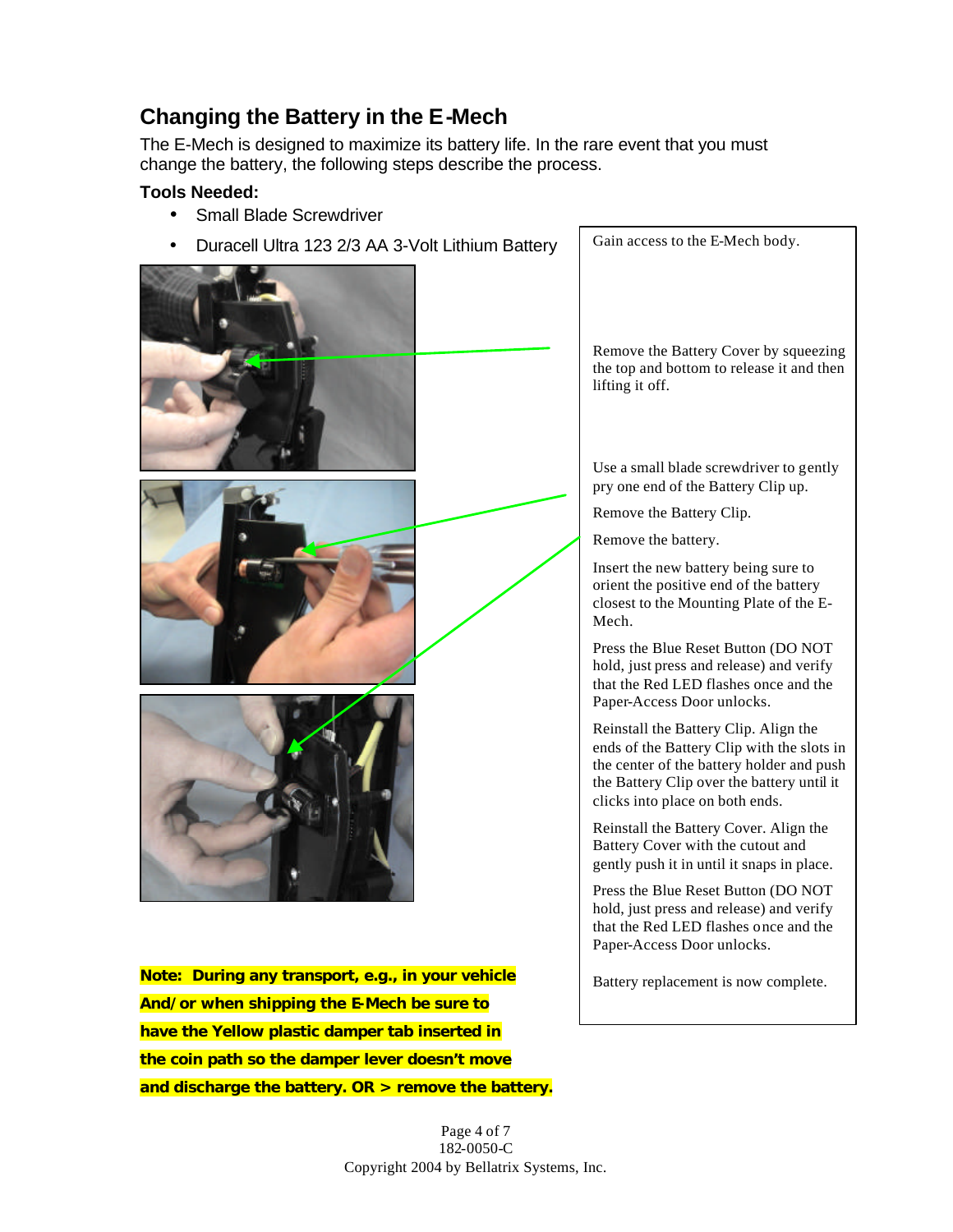

## **E-mech WIZARD**



2004 E-mech WIZARD

Revised: 11/22/2004 11:16 AM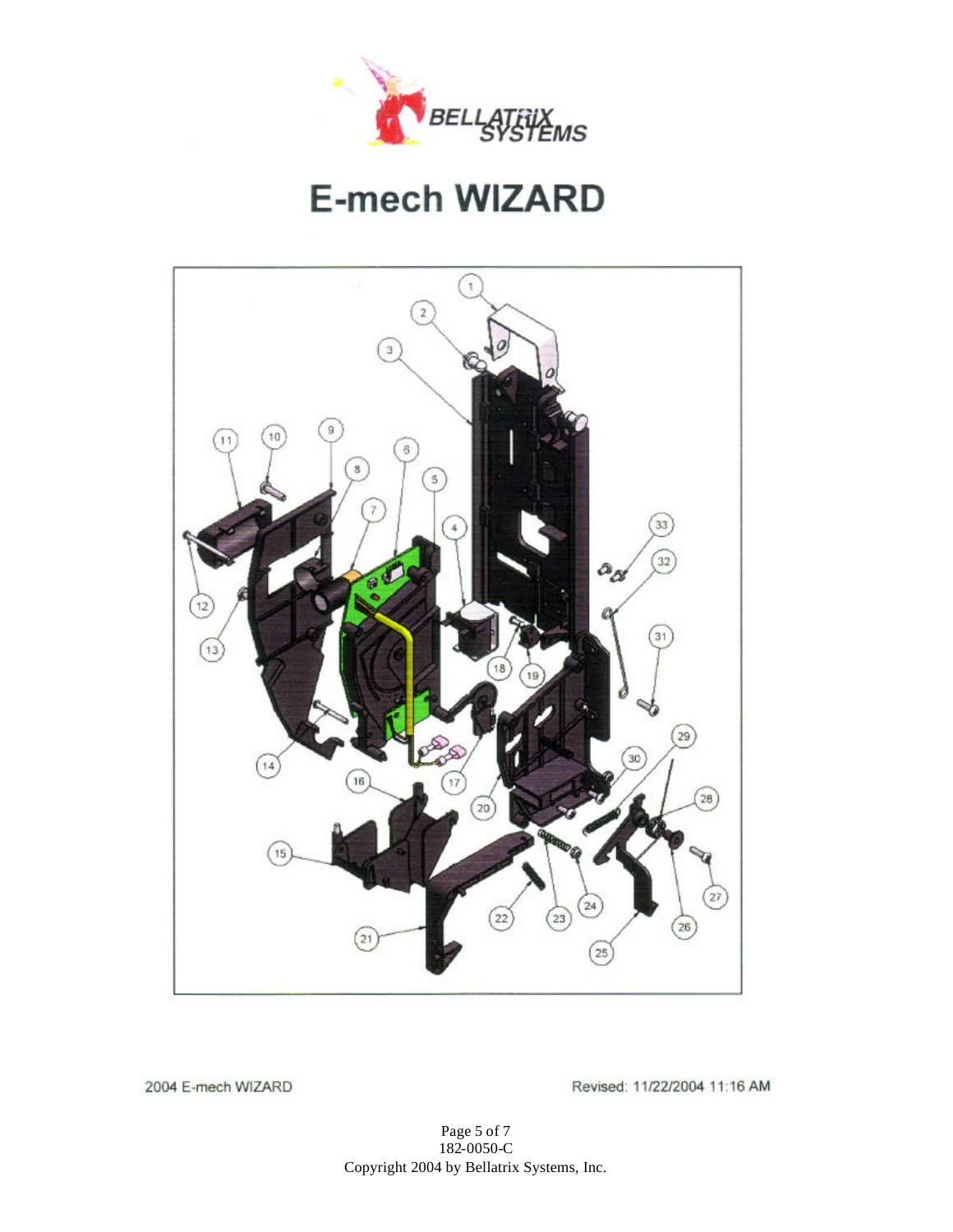# **2005 E-Mech Parts Price List**

| <b>Item</b>     | <b>Part</b>   | <b>Part</b>                                  | 2005         |
|-----------------|---------------|----------------------------------------------|--------------|
| #               | <b>Number</b> | <b>Description</b>                           | <b>Price</b> |
|                 |               |                                              |              |
| $\mathbf{1}$    | 639-0002-05   | Lock-in Bracket                              | \$2.60       |
| $\overline{2}$  | 650-0003-00   | Push-in Fastener, Large, (x2)                | \$0.25       |
| $\overline{3}$  | 639-0006-07   | <b>Mounting Plate</b>                        | \$4.75       |
| $\overline{4}$  | 304-0002-00   | Deltrol Solenoid                             | \$7.45       |
| $\overline{5}$  | 611-0015-00   | <b>Counter Housing, Right</b>                | \$2.50       |
| 6               | 050-0024-00   | <b>Token WIZARD PCB/LED Board Assembly</b>   | \$57.50      |
| $\overline{7}$  | 504-0017-00   | Duracell Ultra 123 2/3 A 3-V Lithium Battery | \$6.50       |
| 8               | 607-0048-00   | Keystone 1029 Battery Clip                   | \$1.25       |
| 9               | 607-0047-01   | <b>Cover Deflector</b>                       | \$5.50       |
| 10              | 661-0009-00   | Screw, #8 x 5/8, (x2) Type 25 PPH            | \$0.20       |
| 11              | 607-0049-00   | <b>Battery Cover</b>                         | \$1.35       |
| 12              | 617-0027-00   | 4-40 Long Housing Screw                      | \$0.20       |
| $\overline{13}$ | 661-0009-01   | Screw, #8 x 5/8, (x2) Type 25 PPH            | \$0.20       |
| 14              | 617-0028-00   | 4-40 Short Housing Screw                     | \$0.20       |
| $\overline{15}$ | 070-0023-02   | Return Door Assembly With magnet             | \$1.75       |
| 16              | 612-0003-08   | Coin-Retain Door                             | \$1.75       |
| 17              | 070-0024-02   | Damper With Magnet                           | \$1.40       |
| 18              | 650-002-03    | <b>Push-in Fastener Small</b>                | \$0.25       |
| 19              | 070-0049-01   | Trip Lever Assembly, Includes #18            | \$1.40       |
| 20              | 611-0016-00   | Counter Housing, Left With Magnet            | \$2.75       |
| 21              | 649-0006-07   | <b>Return Lever</b>                          | \$2.60       |
| 22              | 630-0003-02   | <b>Extension Spring (Light)</b>              | \$0.70       |
| 23              | 630-0015-01   | Compression Spring (x2)                      | \$0.25       |
| 24              | 615-0004-00   | ESNA Nut, #4-40 (x2)                         | \$0.25       |
| 25              | 649-0005-10   | <b>Return Catch</b>                          | \$1.35       |
| 26              | 706-0002-00   | <b>Bushing</b>                               | \$0.45       |
| 27              | 660-0010-00   | Screw, Type 25, #6 x 3/4                     | \$0.20       |
| 28              | 630-0004-02   | <b>Torsion Spring</b>                        | \$0.80       |
| 29              | 630-0005-03   | Lee LE-024B-9 Extension Spring (Heavy)       | \$0.65       |
| 30              | 660-0002-00   | Screw, Type 25, # 6 x1/4, PPH                | \$0.20       |
| 31              | 660-0006-00   | Screw, Type 25, #6 x3/8 PPH                  | \$0.20       |
| 32              | 050-0018-00   | Lock-in Wireform                             | \$0.30       |
| 33              | 618-0008-00   | 6-32 x 3/16 Nylon Patch, Machine             | \$0.20       |
|                 | <b>Misc</b>   | <b>Service Tokens Large</b>                  | \$0.40       |
|                 | Misc          | Service Token Small                          | \$0.25       |
|                 |               |                                              |              |